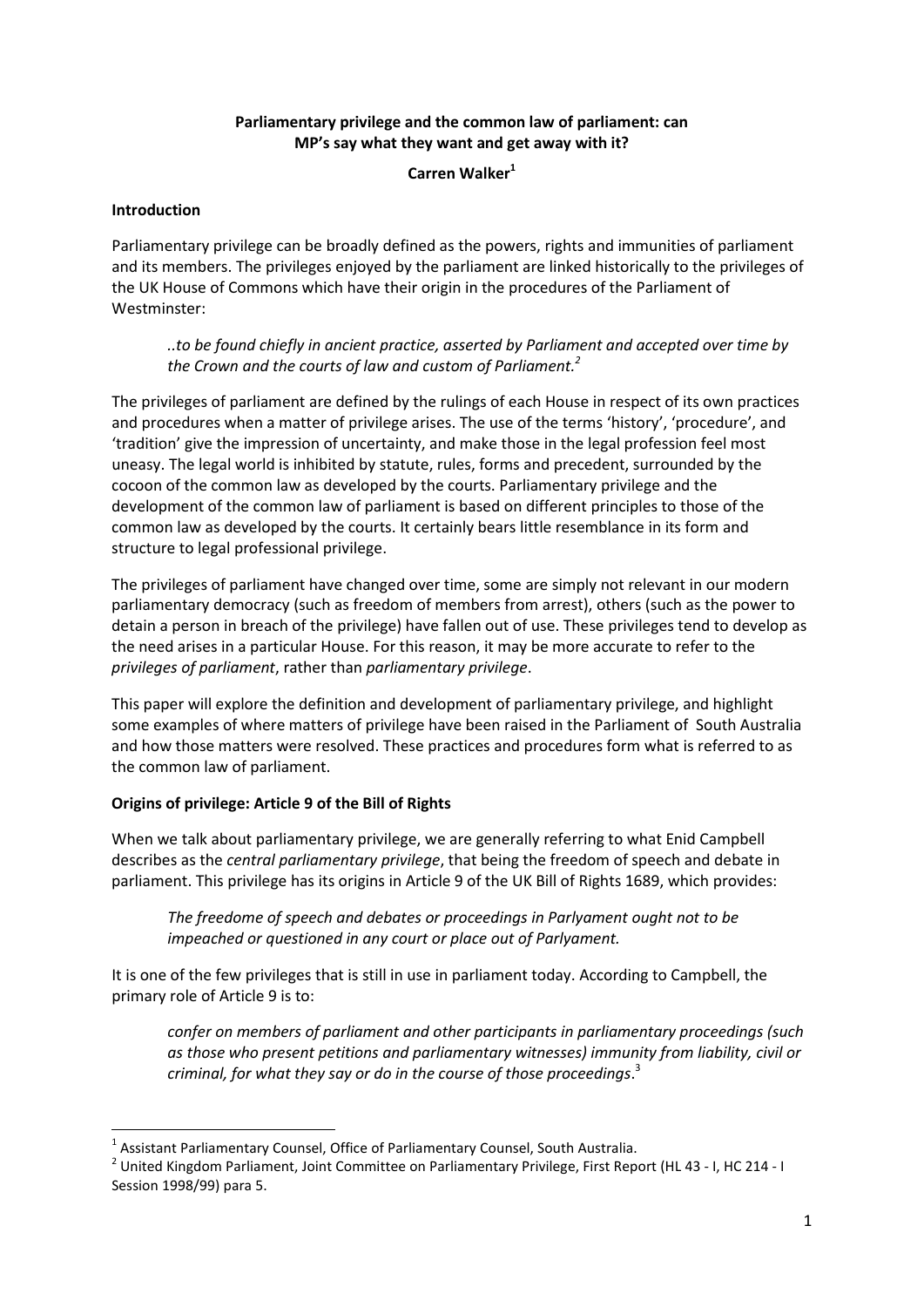This privilege is preserved in the Parliament of South Australia by section 38 of the *Constitution Act 1934* (SA) which provides:

*The privileges, immunities, and powers of the Legislative Council and House of Assembly respectively, and of the committees and members thereof respectively, shall be the same as but no greater than those which on the twenty-fourth day of October, 1856, were held, enjoyed, and exercised by the House of Commons and by the committees and members thereof, whether such privileges, immunities, or powers were so held, possessed, or enjoyed by custom, statute, or otherwise.*

So, as of 24 October 1856 Article 9 of the Bill of Rights forms part of the law of South Australia, by virtue of the fact that it was a privilege given to the Commons by Statute.

Section 9 of the *Constitution Act 1934* allows the privileges, immunities and powers of the parliament to be provided for by an Act of parliament, provided that the Act doesn't exceed those referred to in section 38. Unlike the Commonwealth, an Act to regulate parliamentary privileges has not been enacted in South Australia.<sup>4</sup> Parliamentary privilege is absolute; a member of parliament cannot waive privilege in any circumstances.

## **What does parliamentary privilege cover?**

Parliamentary privilege generally covers all words spoken in either House, documents tabled in the House and petitions presented to the House. The privilege acts to prevent such material being the subject of civil or criminal action.

## *Member's documents*

Documents and correspondence given to a member by a non-member and used for the business of parliament fall within the protection of the privilege; however, that information must be used in the course of parliamentary business. Such correspondence does not attract privilege only because one of the parties to such communication is an MP. What constitutes parliamentary business is not defined, but, for example, would generally include information used as the basis for a question or speech in parliament.

## *Tabled documents*

A person outside the parliament who relies on something said or tabled in the parliament is in breach of privilege. In 1998 Senator Woodley tabled documents he had received from a Dr William de Maria, an employee at the University of Queensland. The documents alleged that Dr de Maria was the victim of harassment and victimisation at his workplace. As a result of the tabling of the documents, Dr de Maria was suspended from his employment and a university committee was established to determine whether he was guilty of misconduct.

A Senate Privileges Committee was formed and advised that the university's actions in suspending Dr de Maria was a contempt of the Senate. The Committee found that on the basis of Article 9 and (in part) section 16(2) of the *Parliamentary Privileges Act 1987* (Cth), the tabled documents attracted parliamentary privilege and the university was in breach of the privilege in using the substance of the documents to suspend Dr de Maria.<sup>5</sup>

The privilege seems to apply by virtue of that member contributing in the House, or by virtue of the particular document or the text of a particular speech being part of the proceedings of the

<sup>&</sup>lt;sup>3</sup> Campbell, Enid, *Parliamentary Privilege*, Federation Press 2003, p. 51.<br><sup>4</sup> See *Parliamentary Privileges Act 1987* (Cth).<br><sup>5</sup> Campbell. p. 22 and 52.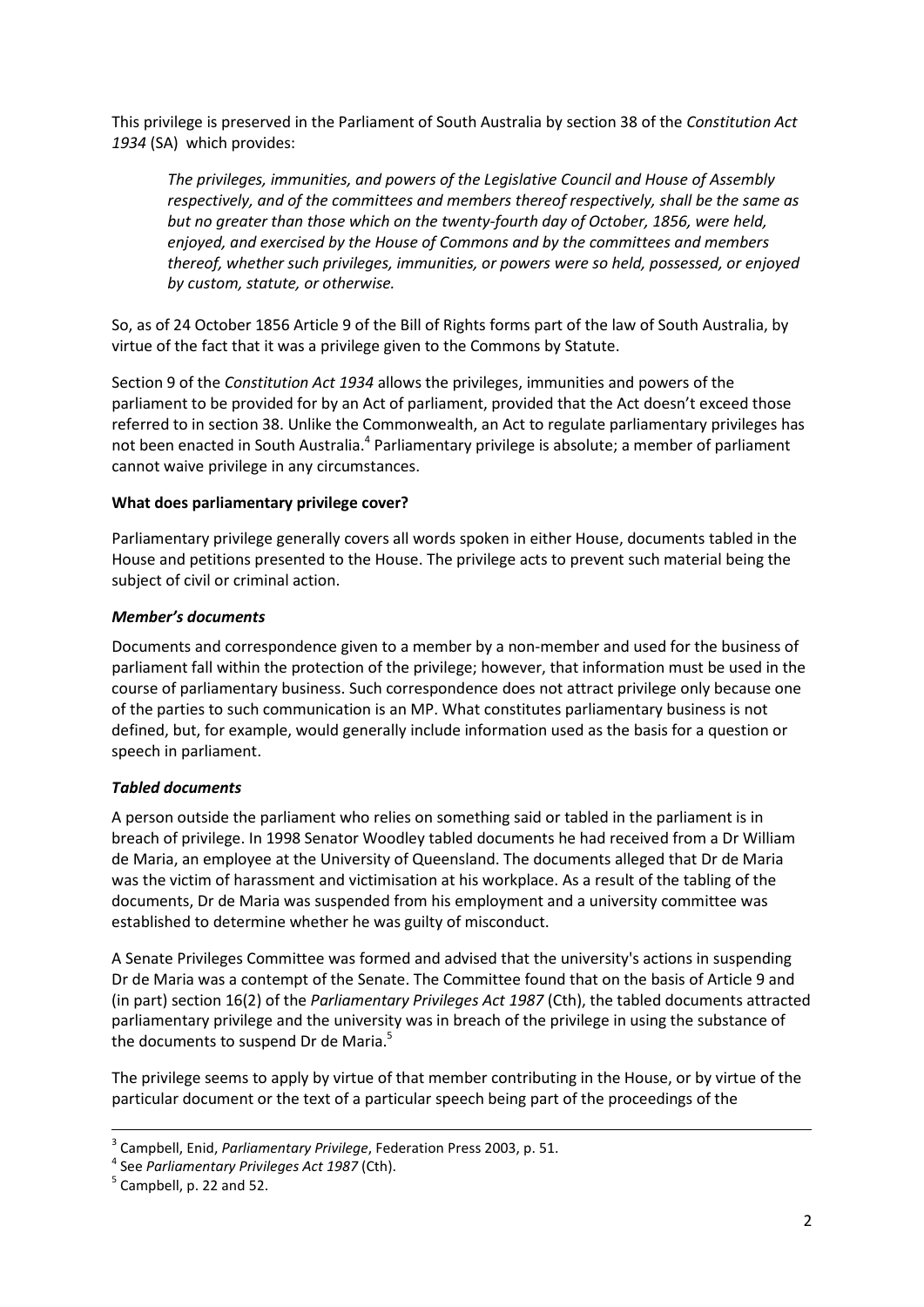parliament. Legislative provisions are sometimes warranted and required in certain circumstances to put this beyond doubt. For example, the South Australian *Independent Commissioner Against Corruption Act 2012* (the ICAC Act) provides that matters such as the progress of investigations and the identity of a person who is the subject of an ICAC investigation are to be kept confidential. The Act also contains a number of provisions requiring the ICAC to report on investigations to the Minister, and for those reports to be laid before both Houses of parliament. There was a concern at the time the Act was being debated in the parliament that reports tabled in the House under the ICAC Act would somehow be able to be revealed or reported under parliamentary privilege that would otherwise be kept confidential by the operation of the Act.

The Government proposed an amendment to the Bill that would only allow for the inclusion of such sensitive information in the record of parliamentary proceedings if authorised by resolution of both Houses of parliament. The Opposition and cross benchers, however, argued and successfully supported an amendment which now forms section 6 of the Act, which provides:

*Nothing in this Act affects the privileges, immunities or powers of the Legislative Council or House of Assembly or their committees or members.*

This was a clear indication by the Parliament of South Australia that it is in the best position to manage parliamentary privilege and that matters should be dealt with on a case by case basis as they arise in the House, and not by joint resolution.<sup>6</sup>

## *Parliamentary committees*

Parliamentary privilege extends to the proceedings of parliamentary committees and any document tabled and officially received by the committee. When witnesses appear before a parliamentary committee in South Australia, they are warned that although their evidence during committee proceedings is covered by privilege, anything they say verbally or in writing outside of those proceedings is not covered by that privilege. Parliamentary privilege only applies to a written submission once it had been officially tabled and accepted by the members at a meeting. However, if the content of a submission or of a person's evidence is repeated outside the parliament, there is an argument that a qualified privilege may apply.<sup>7</sup>

Campbell argues that the power of committees to hold some or all of their proceedings in private or in camera and not to publish some or all of their evidence, reports and papers is a form of power of censorship. Witnesses before parliamentary committees are not under oath, however if a witness is suspected of misleading a committee during an inquiry they may be in contempt of the parliament and summoned by the parliament to explain that evidence.<sup>8</sup>

#### **Can members say what they want under parliamentary privilege and get away with it?**

It seems that the short answer is 'yes'. Although parliament has the power to punish and censor, an examination of the common law of parliament reveals that it rarely does so in respect of its own members or others. There is no body that the parliament can turn to for an opinion on the operation of Article 9. Carney argues that the privilege should be subject to oversight by the courts, or that the parliament should be empowered to fine or suspend a member for a breach of privilege. He cites the example of the breach of privilege by Senator Heffernan in 2002 in relation to allegations against High Court judge Justice Michael Kirby. Senator Heffernan issued an apology in the Senate to Justice

<sup>&</sup>lt;sup>6</sup> For full debate see Parliamentary Debates, Legislative Council, Tuesday 4 September 2012 pp. 1958-1960.<br><sup>7</sup> Zelling ACJ in *ABC v Chatterton* 1986 46 SASR 1 at 18-19.<br><sup>8</sup> Campbell. p. 164.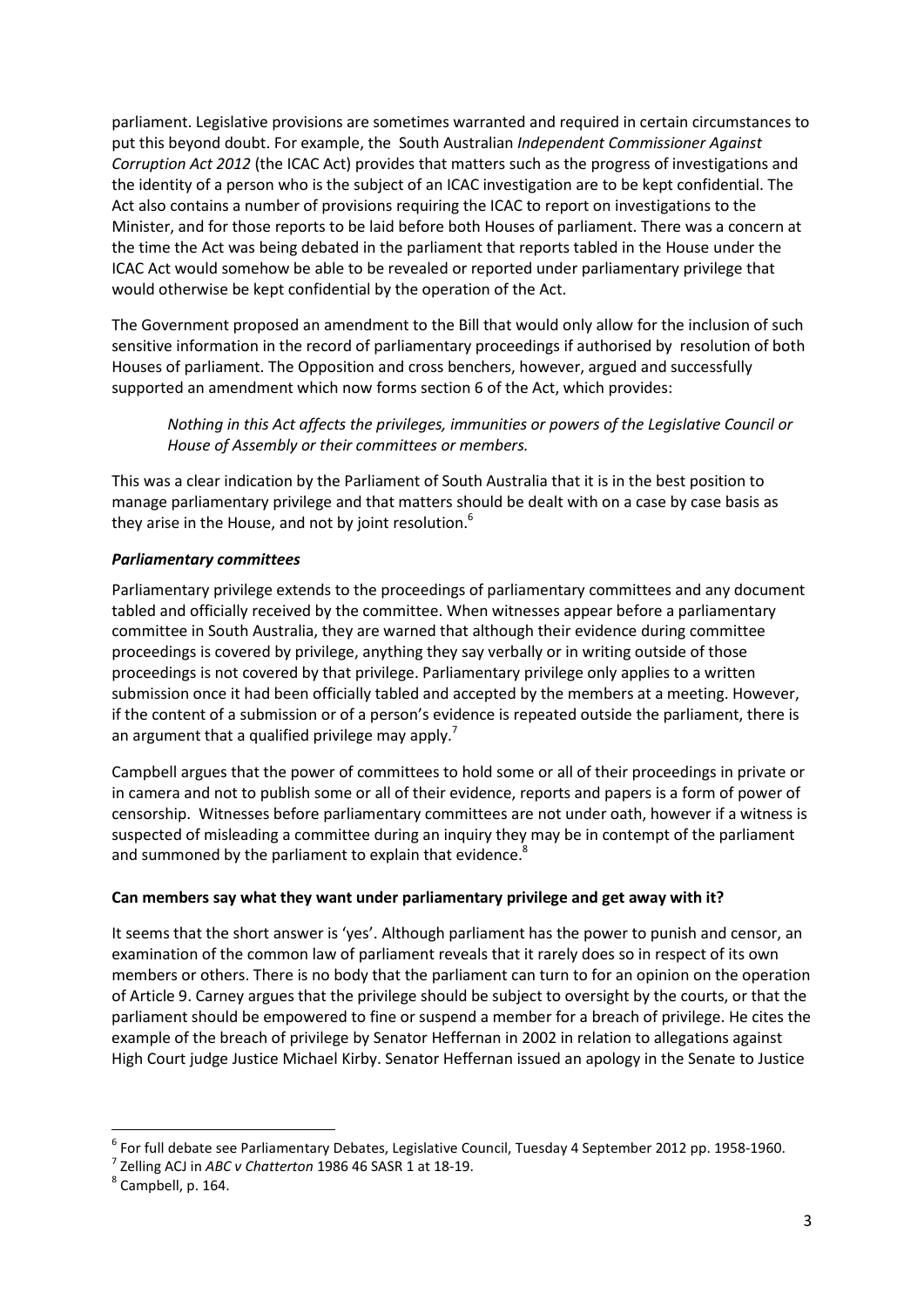Kirby; however, there were no other sanctions. It seems that even where there is power under the Commonwealth Act for fines and sanctions against a member, they are not applied.<sup>9</sup>

The Parliament of South Australia has the power to regulate its own proceedings. Specifically, section 40 of the *Constitution Act 1934* allows for an Act of parliament to deal with privilege. However, the parliament has not done so and the failure to rein in abuses of privilege erodes the public interest justification for the privilege. Under the provisions of the Standing Orders of both the Legislative Council and the House of Assembly in South Australia, a member may raise a matter of privilege in the House for determination, or may complain about a statement published in the media that may constitute a breach of privilege.<sup>10</sup>

A matter of privilege is defined as a matter genuinely regarded as tending to impede or obstruct the House in the discharge of its duties. The Speaker or President may defer consideration and bring back a decision on the matter of privilege. As it stands, it is up to the presiding officers of the House, on advice of the clerks, to make rulings on parliamentary privilege on a case by case basis.

If the matter needs further investigation, a privileges committee may be set up to call witnesses and hear evidence before ruling on whether there has been a breach of privilege. Only one privileges committee has reported in the history of Parliament of South Australia. In 1998, the then State Treasurer Hon. Graham Ingerson was accused of, and found in contempt of parliament for, misleading the House in an answer to a question put to him by the Opposition Treasurer Hon. Kevin Foley during parliamentary Estimates Committee. The report was tabled and adopted by the House of Assembly.<sup>11</sup>

## *Case study: Wright and Advertiser v Lewis*

The case of *Wright and Advertiser v Lewis* caused the Parliament of South Australia to take some action to address circumstances in which allegations against a member of the public were made by a member in the House of Assembly under the protection of parliamentary privilege.<sup>12</sup> During debate in the House of Assembly in April 1987, the Hon. Peter Lewis, then a Liberal MP, made a number of statements in implying that Mr Wright had sought or received favoured treatment in respect of a planning matter because of a close association with a former Labor Government.<sup>13</sup> In a letter which was published in Adelaide's The Advertiser newspaper, Mr Wright sought to refute these claims. Mr Lewis brought an action for libel in respect of the contents of the letter, and sought to rely on parliamentary privilege to preclude Mr Wright from defending these allegations as they were made in parliament. The court, in dismissing Mr Lewis' defamation claim, remarked:

*It must be observed at the outset that if the view argued for by counsel for the Attorney-General and the plaintiff [Mr Lewis] is correct, the result is remarkable. A Member of Parliament could sue for defamation in respect of criticism of his statements or conduct in the Parliament. The defendant would be precluded, however, from alleging and proving that what was said by way of criticism was true. This would amount to a gross distortion of the law of defamation in its application to such a situation.<sup>14</sup>*

 <sup>9</sup> Carney, Gerard "Reform of Parliamentary Privilege" in *Peace, order and good government: State Constitutional and Parliamentary Reform*, eds Clement McIntyre and John Williams, Wakefield press, 2003 p. 295.

<sup>&</sup>lt;sup>10</sup> Legislative Council Standing Orders No. 200 - 2003, House of Assembly Standing Orders No. 132 - 133.<br><sup>11</sup> Parliamentary Debates, House of Assembly, 21 July 1998 p. 1449.<br><sup>12</sup> Wright and Advertiser v Lewis (1990) 53 S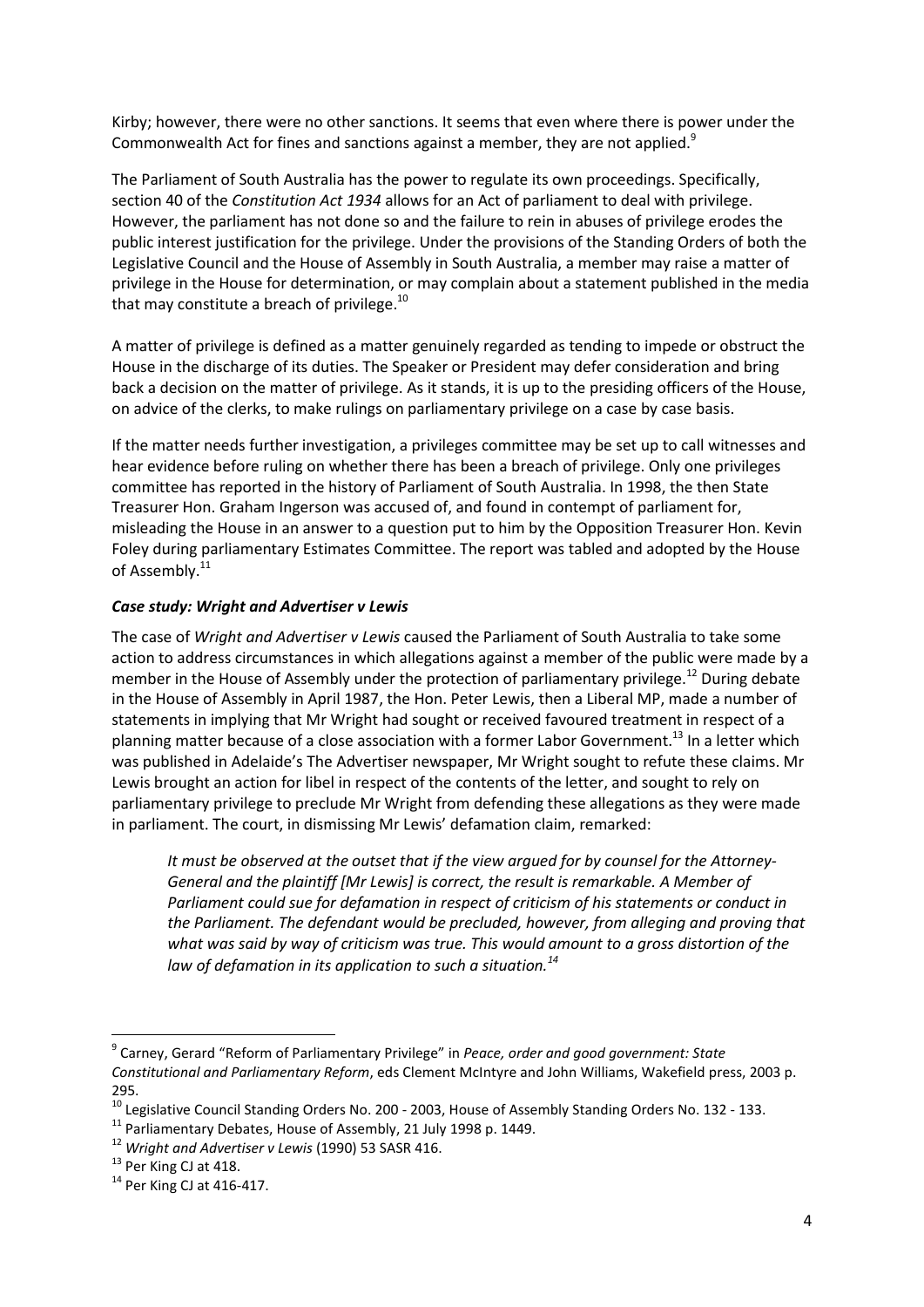*I do not think that a defendant [Mr Wright], so defending himself, can be regarded in any real sense as impeaching or questioning the freedom of speech, debates or proceedings in Parliament as forbidden by Art 9; nor can the courts be fairly regarded as doing so if they permit a defendant to so defend himself...If Parliamentary privilege operated to prevent a person, exposed to an action by a member for defamation, from defending himself by proving the truth of his criticism of the statements or conduct of the member, it would indeed be "turned into an abominable instrument of oppression".<sup>15</sup>*

## *Citizens Right of Reply*

In response to the court's decision in *Wright*, a joint privileges committee of the parliament was established, but due to prorogation of the parliament it never reported. However, the parliament did respond by introducing the Citizen's Right of Reply. In the Legislative Council, this is a formal motion moved at the beginning of every session of parliament that allows a member of the public to write formally to the President of the Legislative Council to raise a matter if they think they have been wrongly represented by a member during proceedings in the Council.<sup>16</sup> In the House of Assembly, it is a Sessional Order that is renewed at the beginning of every new parliament.<sup>17</sup> The citizen's response is then, if the President or Speaker so decides, incorporated into Hansard.

The general public would not generally know that this remedy is available.<sup>18</sup> Further, even if a member of the public is aware of the opportunity to correct the record, and writes formally to the House, the most publicity the person can expect is to have their response printed in Hansard. Although the motion requires the citizen's right of reply to be read in the House, it rarely makes it to the public sphere either through the media or otherwise. There are neither sanctions nor other adverse consequences for the member who initially made the remarks, nor is the member required to issue an apology or retraction.

### *Case study: Parliament of South Australia attempts to censor its own members*

In 2006, the Parliament of South Australia sought to censure the comments made by a member because of the harm it might cause in the community. Usually the matter of parliamentary privilege is raised in the context of defamatory remarks made by a member in the House, and the privilege is used to shield the member from any adverse consequences. However, this was an instance where the parliament used parliamentary privilege as a sword instead of a shield. In 2006 the Commonwealth passed a law making it an offence to disseminate, publish or distribute material which promotes particular methods of committing suicide or providing particular methods of suicide.<sup>19</sup> On 30 August 2006, Australian Democrats member the Hon. Sandra Kanck, a long-time advocate of voluntary euthanasia, gave a speech in the South Australian Legislative Council which outlined in detail how two people committed suicide, including details of suicide devices, drugs said to be used in connection with suicides and other related matters. On 31 August 2006, the Government introduced a motion in the Legislative Council which provided:

*That this council, subject to the qualification to this motion hereinafter appearing, directs the Leader of Hansard not to publish on the parliamentary web site or otherwise electronically those parts of the speech of the Hon. Sandra Kanck that:*

<sup>&</sup>lt;sup>15</sup> Per King CJ at 426.<br><sup>16</sup> For the full text of the Citizen's Right of Reply, Parliamentary Debates, Legislative Council, 11 February 2015<br>pp. 75-77.

<sup>&</sup>lt;sup>17</sup> Parliamentary Debates, House of Assembly, 6 May 2014, p. 34.<br><sup>18</sup> For example, there is no reference to the Citizen's Right of Reply on the SA Parliament website.<br><sup>19</sup> Criminal Code Amendment (Suicide Related Materia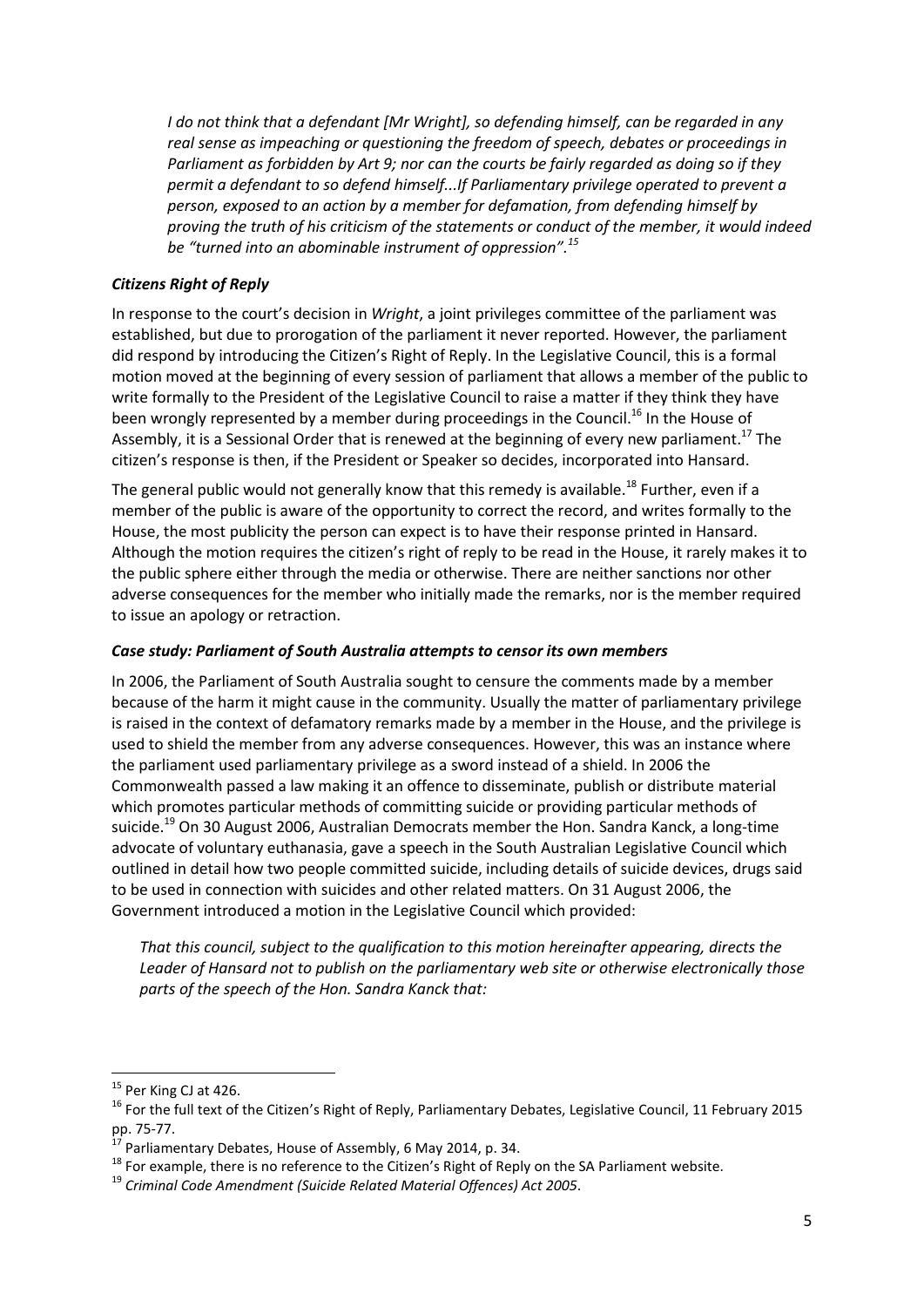- *a) describe the way in which the persons referred to as Jo, Shirley Nolan and Elizabeth by the honourable member were said to have committed, or to have attempted to commit, suicide;*
- *b) describe the methods of suicide referred to in the statistics said to have been compiled by the Australian Bureau of Statistics;*
- *c) describe any other method of suicide;*
- *d) describe the way in which plastic suffocating devices can be made;*
- *e) identify the drug said to have been used in connection with suicides assisted by Dr Philip Nitschke in the Northern Territory.*
- *f) describe any method of suicide involving the use of a motor vehicle and where such material is already published to take all reasonable steps to remove that material from publication.*

*A copy of the entire speech of the Hon. Sandra Kanck may be provided to the Parliamentary Library where it may be made available to be read by any member of the public on request, subject always to the discretion of the Parliamentary Librarian to refuse that request after consultation with the President of the council where there are reasonable grounds to suspect that acceding to the request would create an unacceptable risk of harm to any person.<sup>20</sup>*

# The speech was characterised by one member as:

*use[ing] the parliament...for the purpose of using the [parliamentary] website as a device to get on to the public record something which she was suggesting was prohibited by commonwealth law. In other words, she used the power that she had as a member of this parliament for an ulterior purpose: not to contribute to a debate but rather for another purpose altogether.21*

The Government's position in moving the motion was that as much as it is the role of parliament to protect the right of people to say what they believe within the parliament, it is also to take responsibility for what is said in the parliament *'that may have a detrimental effect on the community'*. 22

After much debate, the motion was passed in an amended form, which allowed for the publication of the speech in electronic form only.<sup>23</sup> In accepting the motion in this amended form, the Hon. Paul Holloway, on behalf of the Government reflected on the role that parliament has in ensuring that parliamentary privilege is not abused and that the community is protected from what is said in the parliament:

*The right to privilege is a very valuable right that we have, and I will fight like everyone else for the right of people to say whatever they like and for others to recognise that right. However, we have already recognised that abuse of parliamentary privilege can be addressed by the right of reply. We have the right of reply in this place, because we know that sometimes people can be maligned. Similarly, we have a responsibility to ensure that vulnerable people out there are not misled by what is said in this parliament.*<sup>24</sup>

 $^{20}$  Motion moved by Hon. P Holloway, Minister for Police (ALP), Parliamentary Debates, Legislative Council,

Thursday 31 August 2006, pp.592-593.<br><sup>21</sup> Hon. R. Lawson (Liberal) p. 600.<br><sup>22</sup> Hon. P. Holloway (ALP), p. 593.<br><sup>23</sup> Amendment moved by Hon. N. Xenophon (Independent), p. 601.<br><sup>24</sup> Hon. P. Holloway (ALP) p. 604.